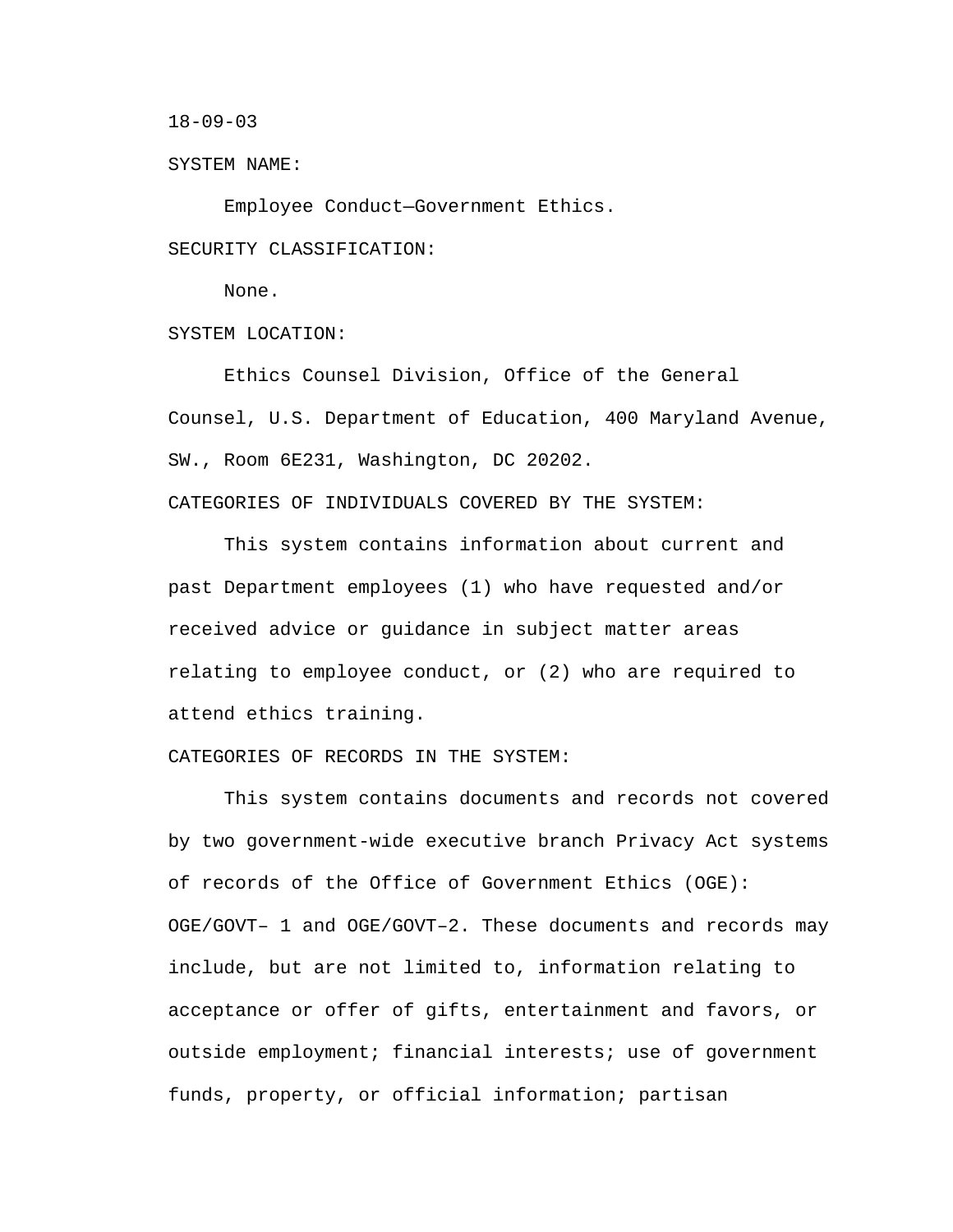political activity; compliance with ethics training requirements; or other matters relating to employee conduct.

AUTHORITY FOR MAINTENANCE OF THE SYSTEM:

Pub. L. 95–521, Ethics in Government Act of 1978; Pub. L. 101–194, Ethics Reform Act of 1989, as amended; and Executive Orders 12674, 12565, and 11222, as amended. PURPOSE(S):

The records in this system are maintained in order for the Office of the General Counsel to provide advice and guidance in subject matter areas relating to employee conduct and to ensure that employees comply with ethics requirements.

ROUTINE USES OF RECORDS MAINTAINED IN THE SYSTEM, INCLUDING CATEGORIES OF USERS AND THE PURPOSES OF SUCH USES:

The Department of Education (Department) may disclose information contained in a record in this system of records under the routine uses listed in this system of records without the consent of the individual if the disclosure is compatible with the purposes for which the record was collected. These disclosures may be made on a case-by-case basis or, if the Department has complied with the computer matching requirements of the Act, under a computer matching agreement.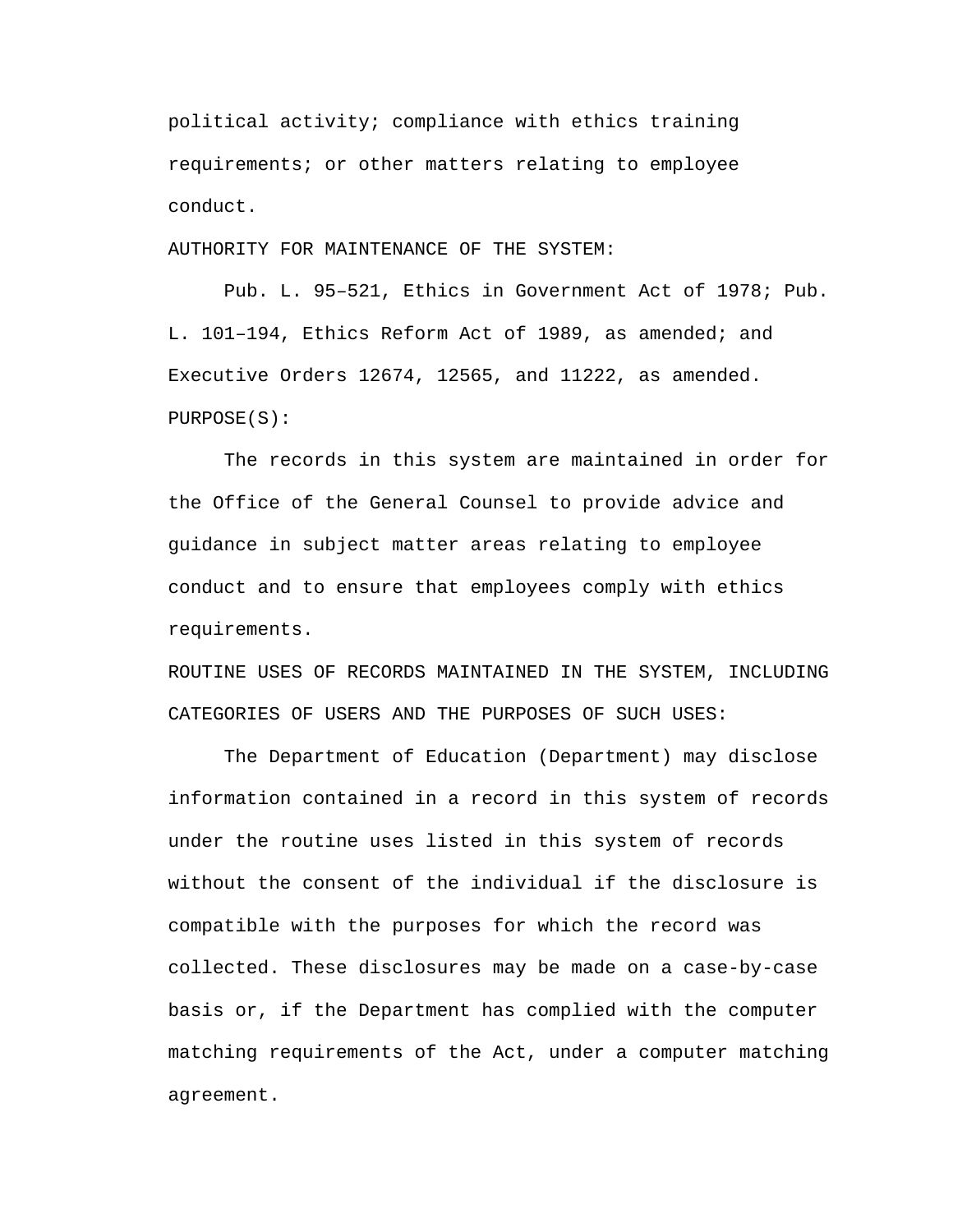(1) *Disclosure for Use by Other Law Enforcement Agencies.* May disclose information to any Federal, State, local, or foreign agency or other public authority responsible for enforcing, investigating, or prosecuting violations of administrative, civil, or criminal law or regulation if that information is relevant to any enforcement, regulatory, investigative, or prosecutive responsibility within the receiving entity's jurisdiction.

(2) *Enforcement Disclosure.* In the event that information in this system of records indicates, either on its face or in connection with other information, a violation or potential violation of any applicable statute, regulation, or order of a competent authority, the Department may disclose the relevant records to the appropriate agency, whether foreign, Federal, State, Tribal, or local, charged with the responsibility of investigating or prosecuting that violation or charged with enforcing or implementing the statute, executive order, rule, regulation, or order issued pursuant thereto.

(3) *Employment, Benefit, and Contracting Disclosure.*

(a) *For Decisions by the Department*. The Department may disclose a record to a Federal, State, or local agency maintaining civil, criminal, or other relevant enforcement or other pertinent records, or to another public authority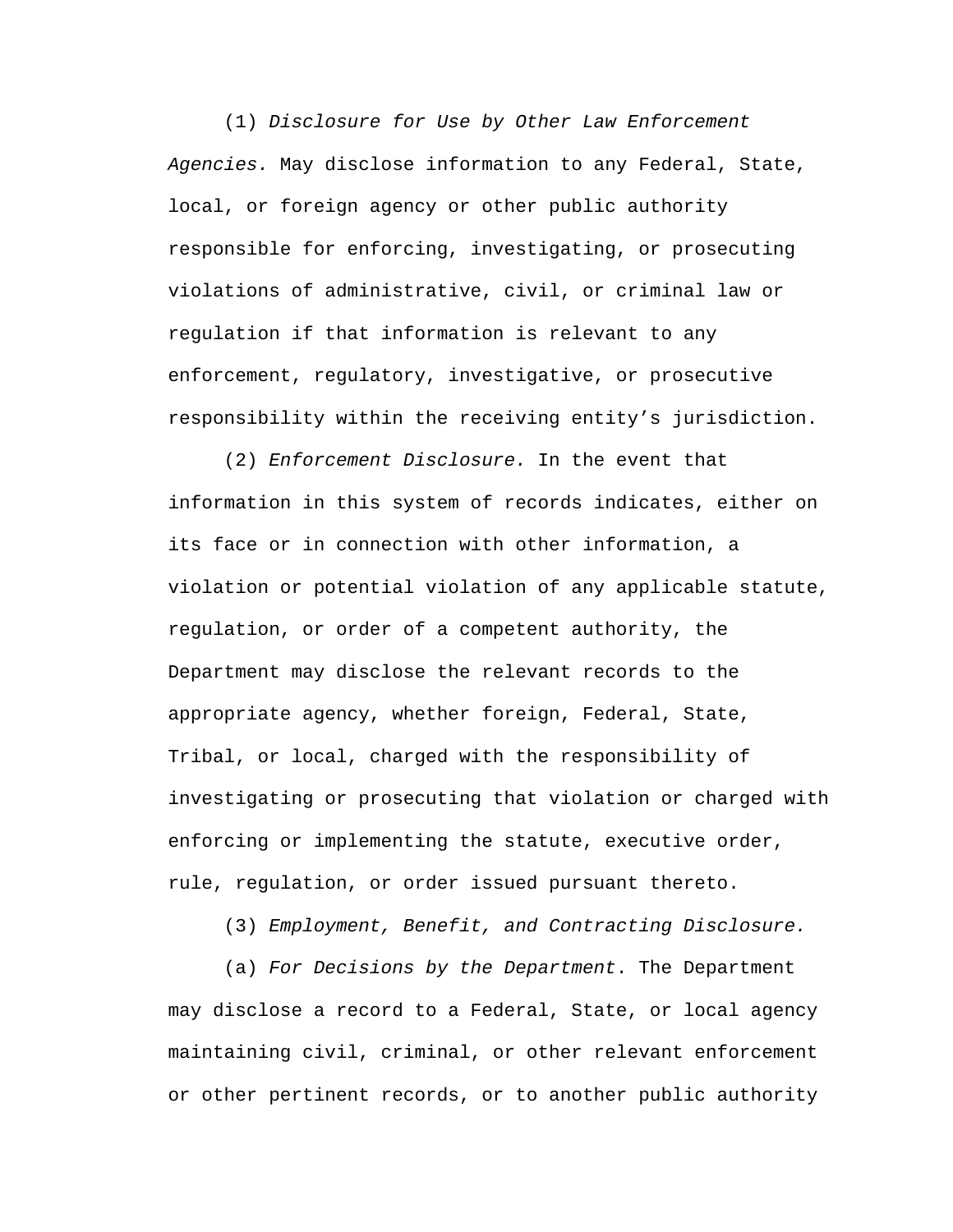or professional organization, if necessary to obtain information relevant to a Department decision concerning the hiring or retention of an employee or other personnel action, the issuance of a security clearance, the letting of a contract, or the issuance of a license, grant, or other benefit.

(b) *For Decisions by Other Public Agencies and Professional Organizations*. The Department may disclose a record to a Federal, State, local, or foreign agency or other public authority or professional organization, in connection with the hiring or retention of an employee or other personnel action, the issuance of a security clearance, the reporting of an investigation of an employee, the letting of a contract, or the issuance of a license, grant, or other benefit, to the extent that the record is relevant and necessary to the receiving entity's decision on the matter.

(4) *Litigation and Alternative Dispute Resolution (ADR) Disclosures*.

(a) *Introduction*. In the event that one of the parties listed below is involved in litigation or ADR, or has an interest in litigation ADR, the Department may disclose certain records to the parties described in paragraphs (b),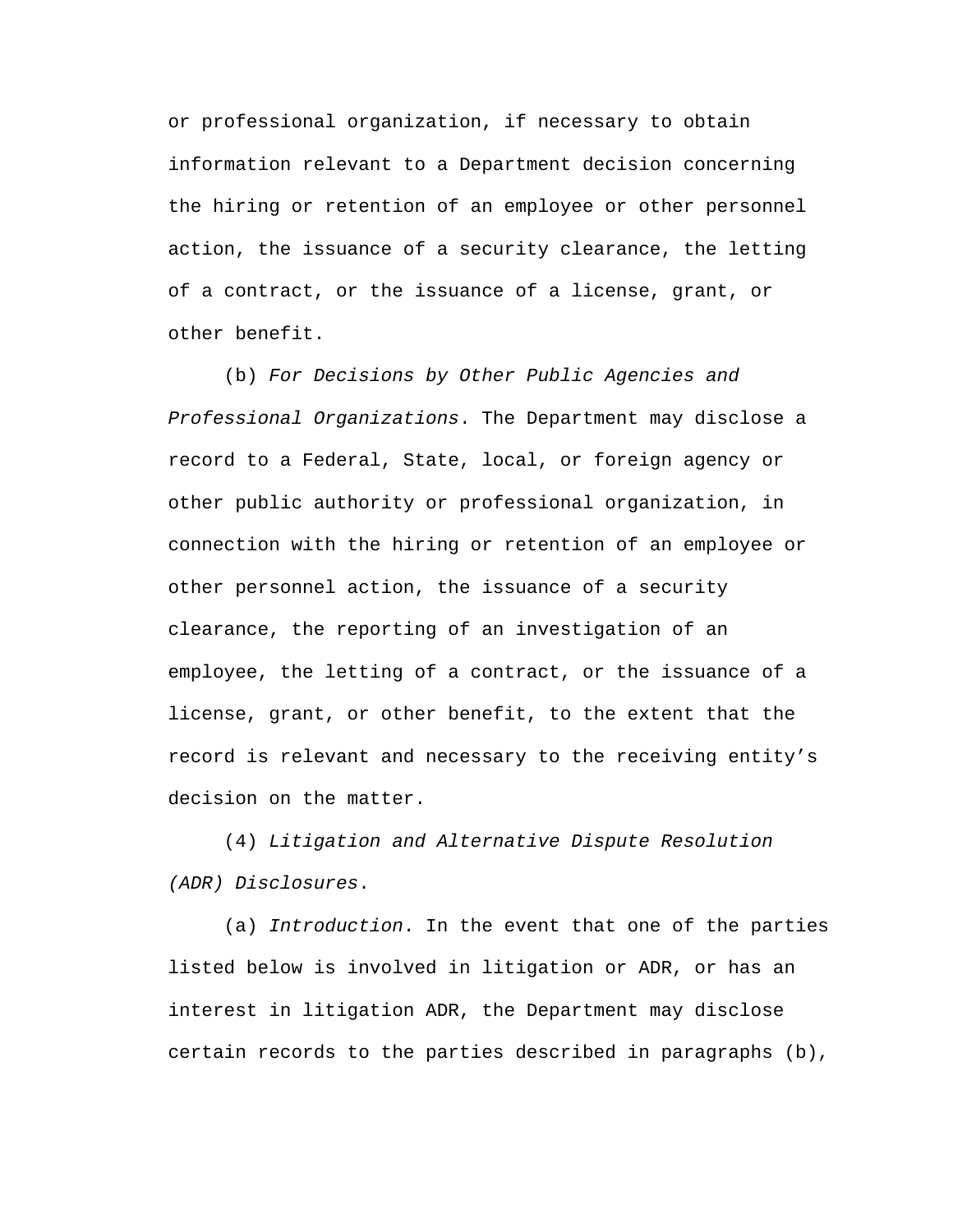(c) and (d) of this routine use under the conditions specified in those paragraphs:

(i) The Department of Education, or any component of the Department; or

(ii) Any Department employee in his or her official capacity; or

(iii) Any Department employee in his or her individual capacity if the Department of Justice (DOJ) has agreed to provide or arrange for representation for the employee;

(iv) Any Department employee in his or her individual capacity where the agency has agreed to represent the employee; or

(v) The United States where the Department determines that the litigation is likely to affect the Department or any of its components.

(b) *Disclosure to the DOJ*. If the Department determines that disclosure of certain records to the DOJ is relevant and necessary to litigation or ADR, the Department may disclose those records as a routine use to the DOJ.

(c) *Administrative Disclosures*. If the Department determines that disclosure of certain records to an adjudicative body before which the Department is authorized to appear, an individual or entity designated by the Department or otherwise empowered to resolve or mediate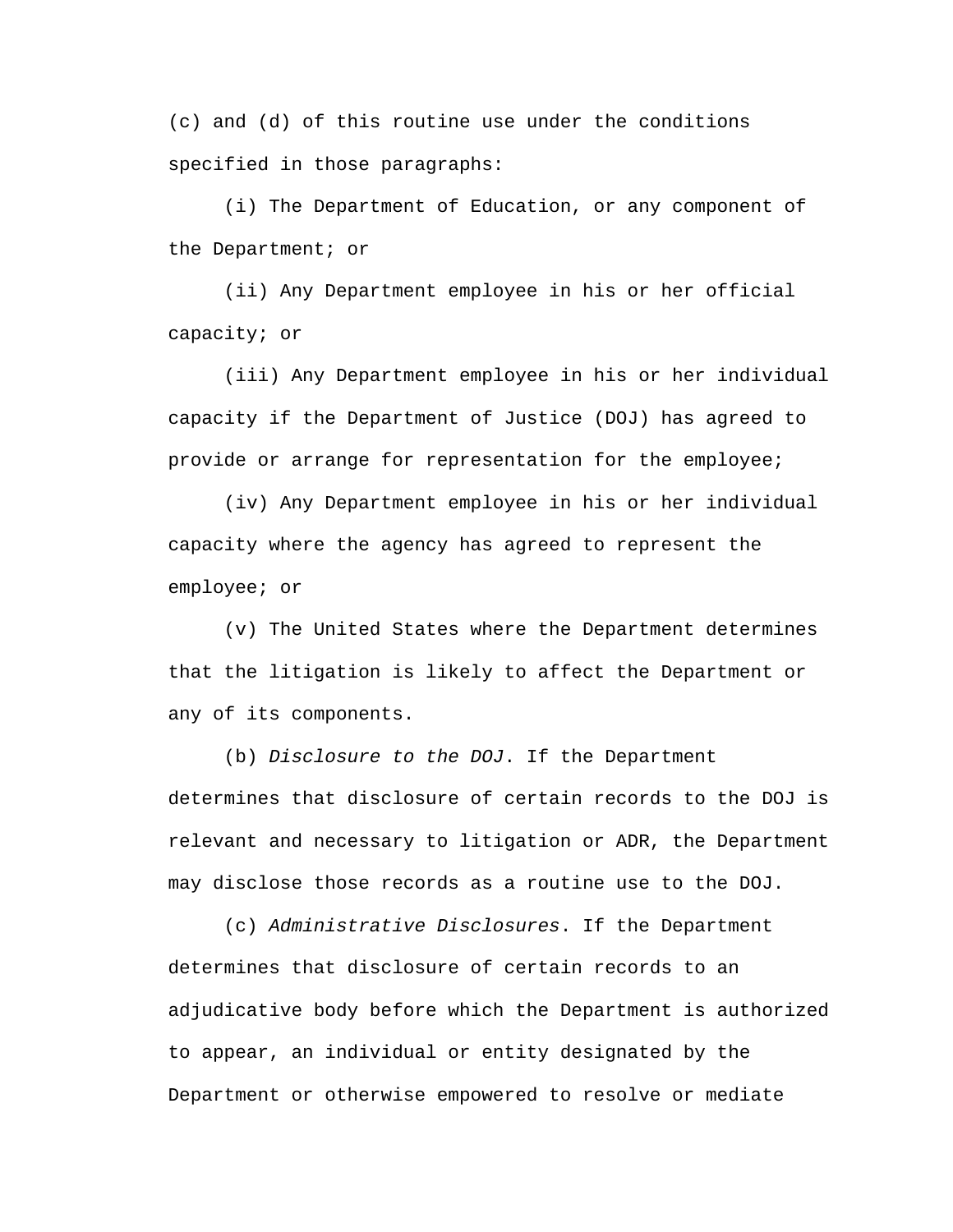disputes is relevant and necessary to the administrative litigation, the Department may disclose those records as a routine use to the adjudicative body, individual, or entity.

(d) *Parties, counsels, representatives and witnesses*. If the Department determines that disclosure of certain records to a party, counsel, representative or witness in an administrative proceeding is relevant and necessary to the litigation, the Department may disclose those records as a routine use to the party, counsel, representative or witness.

(5) *Freedom of Information Act (FOIA) Advice Disclosure*. The Department may disclose records to the Department of Justice and the Office of Management and Budget if the Department concludes that disclosure is desirable or necessary in determining whether particular records are required to be disclosed under the FOIA.

(6) *Congressional Member Disclosure*. The Department may disclose records to a member of Congress from the record of an individual in response to an inquiry from the member made at the written request of that individual. The member's right to the information is no greater than the right of the individual who requested it.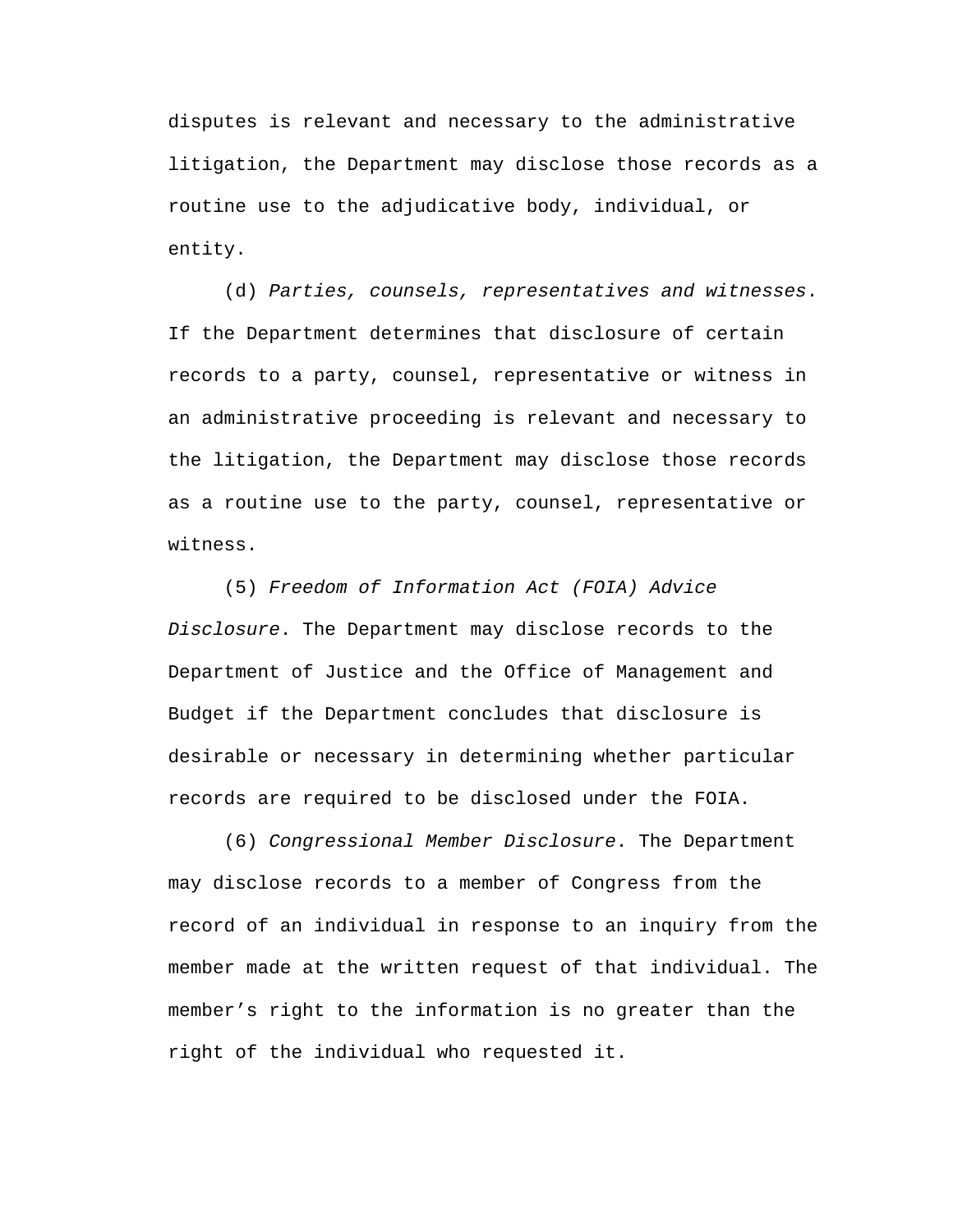(7) *Office of Government Ethics Disclosure.* The Department may disclose records to the Office of Government Ethics if the disclosure is relevant to the Office of Government Ethics' review of the Department's ethics program or if the Department seeks the advice of the Office of Government Ethics on matters relating to the Department's ethics program, including, but not limited to, the program's structure and staffing, education and training, counseling or advice, public financial disclosures, confidential financial disclosures, outside employment and activities, or post employment. POLICIES AND PRACTICES FOR STORING, RETRIEVING, ACCESSING, RETAINING, AND DISPOSING OF RECORDS IN THE SYSTEM: STORAGE:

Paper records are kept in legal size files in filing cabinets; electronic records are kept in a database maintained and managed by the Ethics Division of the Office of the General Counsel.

## RETRIEVABILITY:

These records are retrievable by name in most cases. SAFEGUARDS:

These records are only accessible to staff of the Ethics Division of the Office of General Counsel. Paper records are kept in filing cabinets that are locked after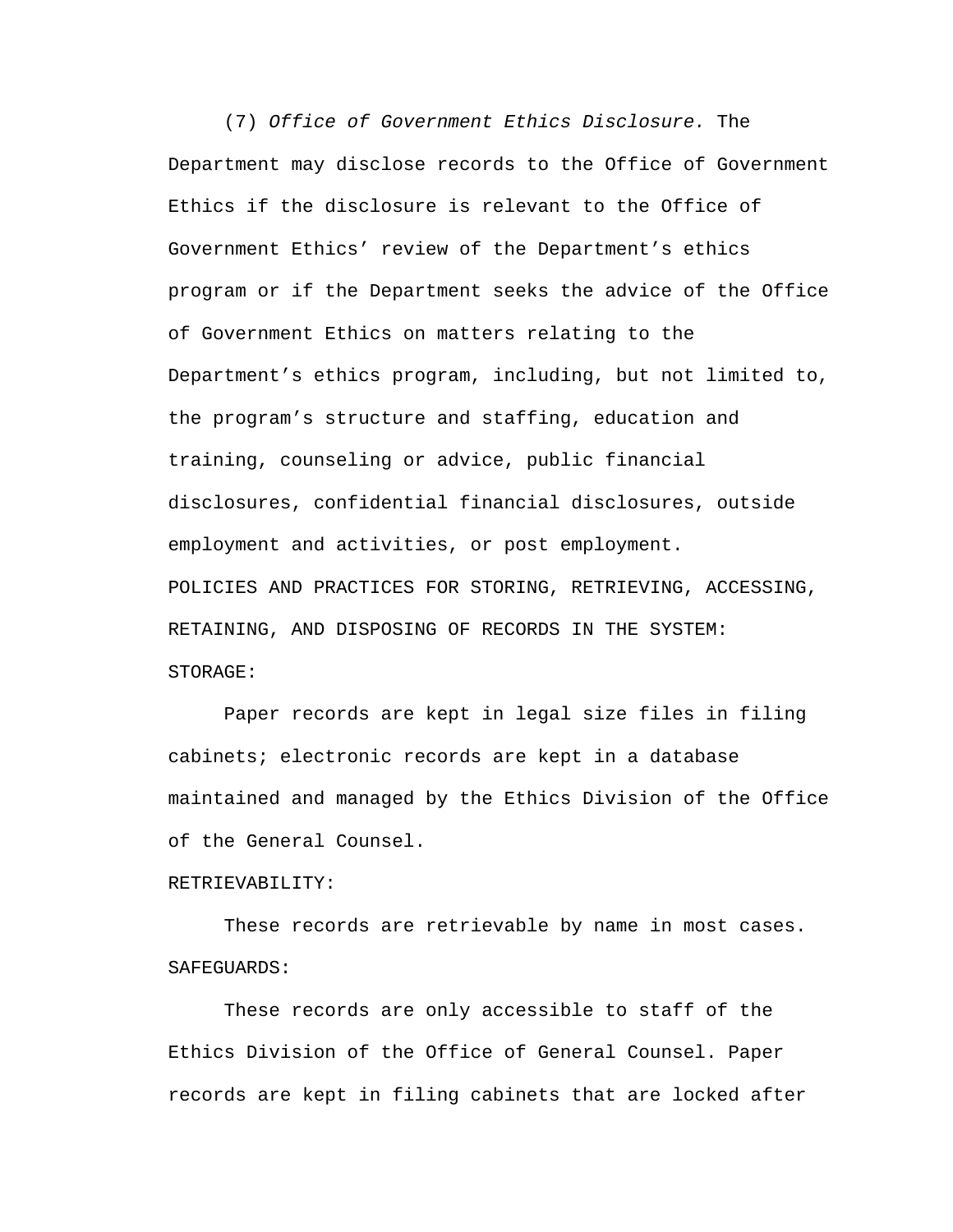the close of the business day, and electronic records are kept only on authorized users' computers, which are password-protected.

## RETENTION AND DISPOSAL:

The records in this system will be retained and disposed of in accordance with the National Archives and Records Administration's General Records Schedule (GRS) 25 for Ethics Program Records.

SYSTEM MANAGER(S) AND ADDRESS:

Assistant General Counsel, Ethics Division, Office of the General Counsel, U.S. Department of Education, 400 Maryland Avenue, SW, Room 6E231, Washington, DC 20202. NOTIFICATION PROCEDURE:

If you wish to determine whether a record exists regarding you in the system of records, contact the system manager. Your request must meet the requirements of the Department of Education's Privacy Act regulations at 34 CFR 5b.5, including proof of identity.

## RECORD ACCESS PROCEDURES:

If you wish to gain access to a record regarding you in the system of records, contact the system manager. Your request must meet the requirements of the regulations at 34 CFR 5b.5, including proof of identity.

CONTESTING RECORD PROCEDURES: